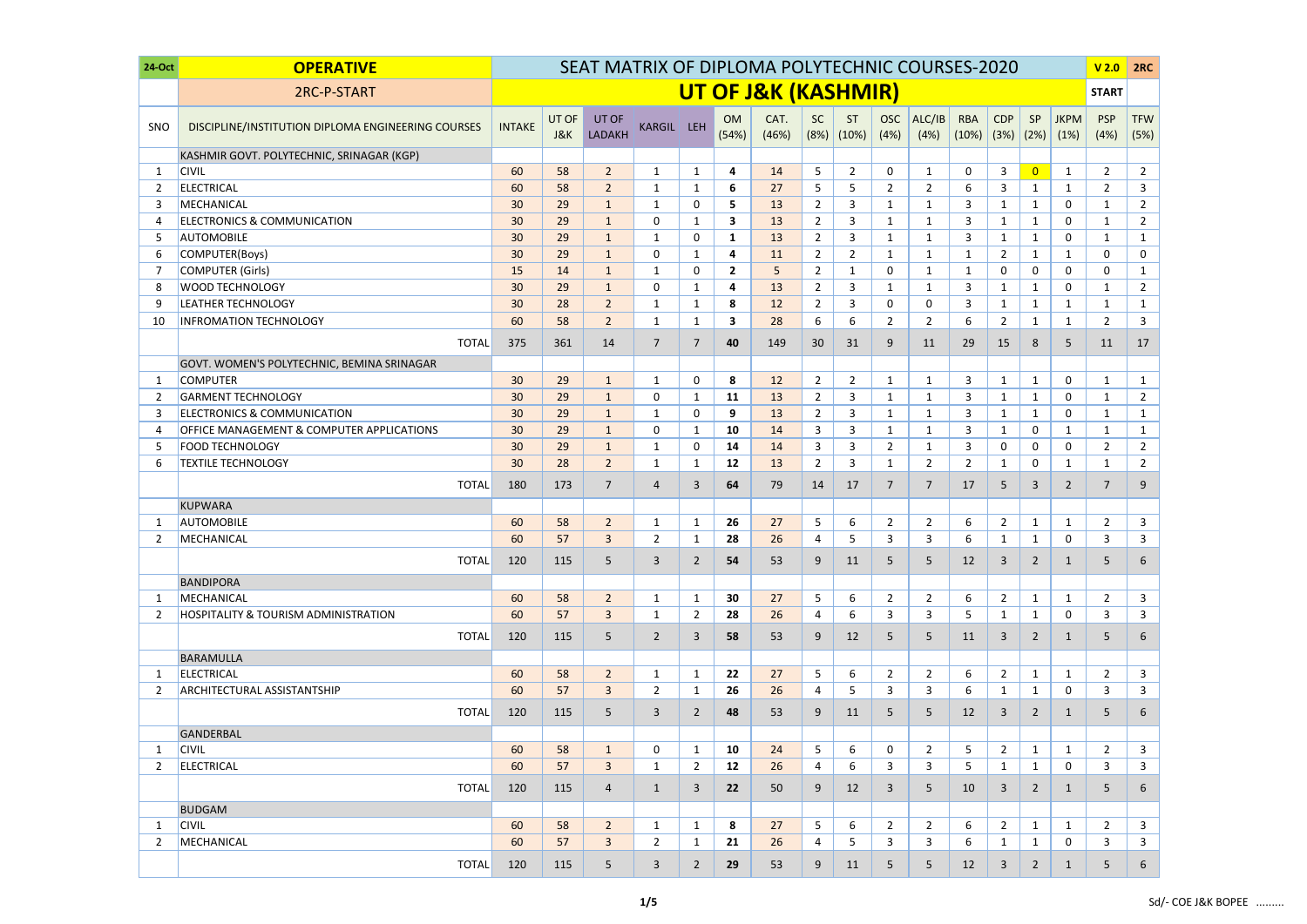|                | ANANTNAG                                     |      |      |                |                |                |                         |             |             |             |                |                |                |                |                |              |                |                |
|----------------|----------------------------------------------|------|------|----------------|----------------|----------------|-------------------------|-------------|-------------|-------------|----------------|----------------|----------------|----------------|----------------|--------------|----------------|----------------|
| -1             | <b>CIVIL</b>                                 | 60   | 58   | $\overline{2}$ | $\mathbf{1}$   | $\mathbf{1}$   | $\overline{\mathbf{z}}$ | 24          | 5           | 6           | $\overline{2}$ | $\overline{2}$ | 3              | $\overline{2}$ | $\mathbf{1}$   | $\mathbf{1}$ | $\overline{2}$ | $\overline{2}$ |
| 2              | <b>COMPUTER</b>                              | 60   | 57   | $\mathbf{3}$   | $\mathbf{1}$   | $2^{\circ}$    | 5                       | 26          | 4           | 6           | 3              | 3              | 5              | $\mathbf{1}$   | $\mathbf{1}$   | $\mathsf{O}$ | 3              | $\mathbf{3}$   |
|                | <b>TOTAL</b>                                 | 120  | 115  | 5              | $\overline{2}$ | 3              | 12                      | 50          | 9           | 12          | 5              | 5              | 8              | $\overline{3}$ | 2              | $\mathbf{1}$ | 5              | 5              |
|                |                                              |      |      |                |                |                |                         |             |             |             |                |                |                |                |                |              |                |                |
|                | <b>SHOPIAN</b>                               |      |      |                |                |                |                         |             |             |             |                |                |                |                |                |              |                |                |
| -1             | <b>ELECTRONICS &amp; COMMUNICATION</b>       | 60   | 58   | $\overline{2}$ | $\mathbf{1}$   | $\mathbf{1}$   | 21                      | 27          | 5           | 6           | $\overline{2}$ | $\overline{2}$ | 6              | $\overline{2}$ | $\mathbf{1}$   | $\mathbf{1}$ | $\overline{2}$ | $\mathbf{3}$   |
| 2              | <b>INSTRUMENTATION &amp; CONTROL</b>         | 60   | 57   | $\mathbf{3}$   | $\overline{2}$ | $\mathbf{1}$   | 29                      | 26          | 4           | 5           | 3              | 3              | 6              | $\mathbf{1}$   | $\mathbf{1}$   | 0            | 3              | $\mathbf{3}$   |
|                | <b>TOTAL</b>                                 | 120  | 115  | 5              | $\mathbf{3}$   | $\overline{2}$ | 50                      | 53          | 9           | 11          | 5              | 5              | 12             | $\overline{3}$ | $\overline{2}$ | $\mathbf{1}$ | 5              | 6              |
|                | <b>KULGAM</b>                                |      |      |                |                |                |                         |             |             |             |                |                |                |                |                |              |                |                |
| -1             | <b>CIVIL</b>                                 | 60   | 58   | $\overline{2}$ | $\mathbf{1}$   | $\mathbf{1}$   | 23                      | 27          | 5           | 6           | $\overline{2}$ | $\overline{2}$ | 6              | $\overline{2}$ | $\mathbf{1}$   | $\mathbf{1}$ | $\overline{2}$ | $\mathbf{3}$   |
| 2              | <b>ELECTRICAL</b>                            | 60   | 57   | $\mathbf{3}$   | $\mathbf{1}$   | $\overline{2}$ | 27                      | 26          | 4           | 6           | 3              | 3              | 5              | $\mathbf{1}$   | $\mathbf{1}$   | 0            | 3              | $\mathbf{3}$   |
|                |                                              |      |      |                |                |                |                         |             |             |             |                |                |                |                |                |              |                |                |
|                | <b>TOTAL</b>                                 | 120  | 115  | 5              | $\overline{2}$ | 3              | 50                      | 53          | 9           | 12          | 5              | 5              | 11             | $\overline{3}$ | $\overline{2}$ | $\mathbf{1}$ | 5              | 6              |
|                | (KASHMIR) TOTAL (GOVT.)                      | 1515 | 1454 | 60             | 30             | 30             | 427                     | 646         | 116         | 140         | 54             | 58             | 134            | 44             | 27             | 15           | 58             | 73             |
|                |                                              |      |      |                |                |                |                         |             |             |             |                |                |                |                |                |              |                |                |
|                | SSM POLYTECHNIC, PARIHASPORA PATTAN, KASHMIR |      |      |                |                |                |                         |             |             |             |                |                |                |                |                |              |                |                |
| $\mathbf{1}$   | <b>CIVIL</b>                                 | 51   | 51   |                |                |                | 49                      |             |             |             |                |                |                |                |                |              |                | $\mathbf{3}$   |
| 2              | <b>ELECTRICAL</b>                            | 51   | 51   |                |                |                | 51                      |             |             |             |                |                |                |                |                |              |                | $\mathbf{3}$   |
| 3              | MECHANICAL                                   | 51   | 51   |                |                |                | 50                      |             |             |             |                |                |                |                |                |              |                | $\mathbf{3}$   |
| 4              | <b>ELECTRONICS &amp; COMMUNICATION</b>       | 51   | 51   |                |                |                | 51                      |             |             |             |                |                |                |                |                |              |                | $\mathbf{3}$   |
| 5              | <b>COMPUTER</b>                              | 26   | 26   |                |                |                | 25                      |             |             |             |                |                |                |                |                |              |                | $\overline{2}$ |
| 6              | <b>INFROMATION TECHNOLOGY</b>                | 26   | 26   |                |                |                | 26                      |             |             |             |                |                |                |                |                |              |                | $\mathbf{1}$   |
|                | <b>TOTAL</b>                                 | 256  | 256  | $\overline{0}$ | $\mathbf{0}$   | $\mathbf{0}$   | 252                     | $\mathbf 0$ | $\mathbf 0$ | $\mathbf 0$ | 0              | $\mathbf 0$    | $\mathbf 0$    | $\mathbf 0$    | $\mathbf 0$    | $\mathbf{0}$ | $\mathbf 0$    | 15             |
|                | KITE POLYTECHNIC, WAVOOSA RANGRETH, KASHMIR  |      |      |                |                |                |                         |             |             |             |                |                |                |                |                |              |                |                |
| $\mathbf 1$    | <b>CIVIL</b>                                 | 46   | 46   |                |                |                | 44                      |             |             |             |                |                |                |                |                |              |                | $\mathbf{3}$   |
| 2              | <b>ELECTRICAL</b>                            | 46   | 46   |                |                |                | 46                      |             |             |             |                |                |                |                |                |              |                | $\overline{3}$ |
| 3              | MECHANICAL                                   | 46   | 46   |                |                |                | 46                      |             |             |             |                |                |                |                |                |              |                | $\overline{2}$ |
| 4              | <b>ELECTRONICS &amp; COMMUNICATION</b>       | 31   | 31   |                |                |                | 31                      |             |             |             |                |                |                |                |                |              |                | $\overline{2}$ |
| 5              | <b>COMPUTER</b>                              | 31   | 31   |                |                |                | 31                      |             |             |             |                |                |                |                |                |              |                | $\overline{2}$ |
|                |                                              |      |      |                |                |                |                         |             |             |             |                |                |                |                |                |              |                |                |
|                | <b>TOTAL</b>                                 | 200  | 200  | $\mathbf 0$    | $\mathbf 0$    | $\mathbf{0}$   | 198                     | $\mathbf 0$ | $\mathbf 0$ | $\mathbf 0$ | $\mathbf{0}$   | $\mathbf 0$    | $\mathbf 0$    | $\overline{0}$ | $\mathbf 0$    | $\mathbf 0$  | $\mathbf{0}$   | 12             |
|                | MASTERPRO INSTITUTE OF TECHNOLOGY, NOWGAM,   |      |      |                |                |                |                         |             |             |             |                |                |                |                |                |              |                |                |
|                | SRINAGAR                                     |      |      |                |                |                |                         |             |             |             |                |                |                |                |                |              |                |                |
| 1              | <b>CIVIL</b>                                 | 138  | 138  |                |                |                | 138                     |             |             |             |                |                |                |                |                |              |                | 8              |
| 2              | <b>ELECTRICAL</b>                            | 46   | 46   |                |                |                | 46                      |             |             |             |                |                |                |                |                |              |                | $\mathbf{3}$   |
| 3              | MECHANICAL                                   | 31   | 31   |                |                |                | 31                      |             |             |             |                |                |                |                |                |              |                | $\overline{2}$ |
| $\overline{4}$ | ELECTRONICS & COMMUNICATION                  | 46   | 46   |                |                |                | 46                      |             |             |             |                |                |                |                |                |              |                | $\overline{2}$ |
| 5              | <b>COMPUTER</b>                              | 31   | 31   |                |                |                | 31                      |             |             |             |                |                |                |                |                |              |                | $\overline{2}$ |
|                | <b>TOTAL</b>                                 | 292  | 292  | $\overline{0}$ | $\mathbf 0$    | $\mathbf{0}$   | 292                     | $\mathbf 0$ | $\mathbf 0$ | $\mathbf 0$ | $\mathbf{0}$   | $\mathbf 0$    | $\overline{0}$ | $\mathbf 0$    | $\mathbf 0$    | 0            | $\mathbf{0}$   | 17             |
|                |                                              |      |      |                |                |                |                         |             |             |             |                |                |                |                |                |              |                |                |
|                | ROYAL POLYTECHNIC, GOGJI BAGH, SRINAGAR      |      |      |                |                |                |                         |             |             |             |                |                |                |                |                |              |                |                |
| -1             | <b>COMPUTER</b>                              | 31   | 31   |                |                |                | 29                      |             |             |             |                |                |                |                |                |              |                | $\overline{2}$ |
| $\overline{2}$ | <b>CIVIL (PHE)</b>                           | 31   | 31   |                |                |                | 31                      |             |             |             |                |                |                |                |                |              |                | $\overline{2}$ |
| 3              | <b>MEDICAL ELECTRONICS</b>                   | 31   | 31   |                |                |                | 31                      |             |             |             |                |                |                |                |                |              |                | $\overline{2}$ |
| 4              | QUANTITY SURVEYING & CONSTRUCTION MANAGEMENT | 31   | 31   |                |                |                | 31                      |             |             |             |                |                |                |                |                |              |                | $\mathbf{1}$   |
|                | <b>TOTAL</b>                                 | 124  | 124  | $\mathbf 0$    | $\mathbf 0$    | $\mathbf 0$    | 122                     | $\mathbf 0$ | $\mathbf 0$ | $\mathbf 0$ | 0              | $\mathbf 0$    | $\mathbf 0$    | $\mathbf 0$    | $\mathbf 0$    | 0            | $\mathbf 0$    | $\overline{7}$ |
|                | (KASHMIR) TOTAL (PVT.)                       | 872  | 872  | $\mathbf 0$    | $\mathbf 0$    | $\mathbf{0}$   | 864                     | $\mathbf 0$ | $\mathbf 0$ | $\mathbf 0$ | $\mathbf{0}$   | $\mathbf{0}$   | $\mathbf 0$    | $\mathbf 0$    | $\mathbf{0}$   | 0            | $\mathbf 0$    | 51             |
|                | (KASHMIR) TOTAL (GOVT+PVT)                   | 2387 | 2326 | 60             | 30             | 30             | 1291                    | 646         | 116         | 140         | 54             | 58             | 134            | 44             | 27             | 15           | 58             | 124            |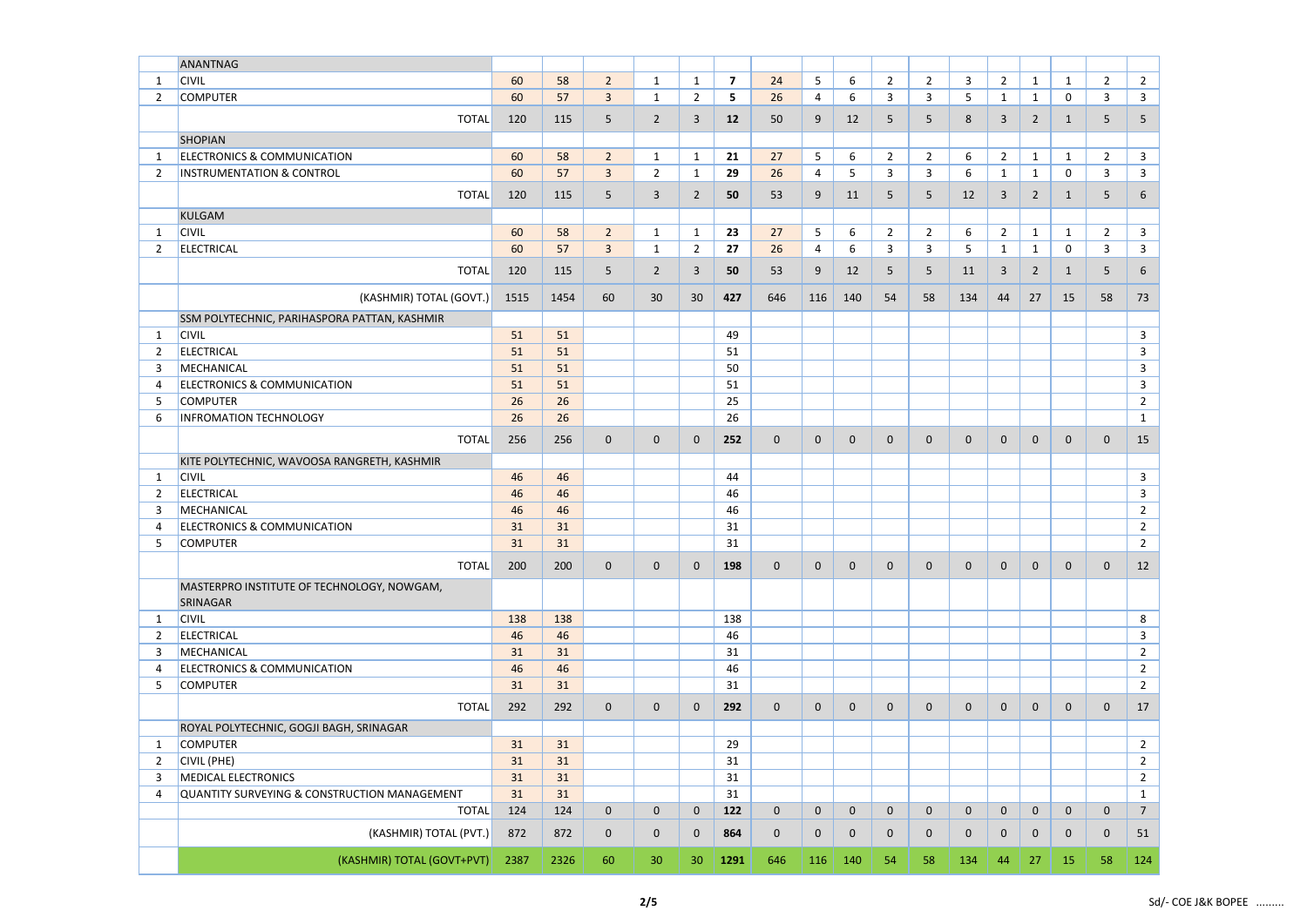|                |                                                                |                 |              |                 |                |                |                         | UT OF J&K (JAMMU) |                |                |                    |                |                     |                    |                |                     |                    |                    |
|----------------|----------------------------------------------------------------|-----------------|--------------|-----------------|----------------|----------------|-------------------------|-------------------|----------------|----------------|--------------------|----------------|---------------------|--------------------|----------------|---------------------|--------------------|--------------------|
| SNO            | DISCIPLINE/INSTITUTION DIPLOMA ENGINEERING COURSES             | <b>INTAKE</b>   | UT OF<br>J&K | UT OF<br>LADAKH | KARGIL LEH     |                | <b>OM</b><br>(54%)      | CAT.<br>(46%)     | SC<br>(8%)     | ST<br>(10%)    | <b>OSC</b><br>(4%) | ALC/IB<br>(4%) | <b>RBA</b><br>(10%) | <b>CDP</b><br>(3%) | SP<br>(2%)     | <b>JKPM</b><br>(1%) | <b>PSP</b><br>(4%) | <b>TFW</b><br>(5%) |
|                | BABA GHULAM SHAH BADSHAH, UNIVERSITY, RAJOURI,<br><b>JAMMU</b> |                 |              |                 |                |                |                         |                   |                |                |                    |                |                     |                    |                |                     |                    |                    |
| -1             | <b>CIVIL</b>                                                   | 40              | 38           | $\overline{2}$  | $\mathbf{1}$   | $\mathbf{1}$   | 8                       | 17                | $\overline{3}$ | $\overline{4}$ | $\mathbf{1}$       | $\overline{2}$ | $\overline{4}$      | $\mathbf{1}$       | $\mathbf{1}$   | 0                   | $\mathbf{1}$       | $\mathbf{3}$       |
| 2              | <b>ELECTRICAL</b>                                              | 40              | 38           | $\overline{2}$  | $\mathbf{1}$   | $\mathbf{1}$   | 19                      | 17                | 3              | 4              | $\overline{2}$     | 1              | 3                   | $\mathbf{1}$       | 1              | $\mathbf{1}$        | $\mathbf{1}$       | $\mathbf{3}$       |
| 3              | MECHANICAL                                                     | 40              | 39           | $\mathbf{1}$    | $\mathbf{1}$   | 0              | 20                      | 18                | 4              | 3              | $\mathbf{1}$       | 1              | 3                   | $\overline{2}$     | $\mathbf{1}$   | $\mathbf{1}$        | $\overline{2}$     | $\mathbf{3}$       |
| 4              | <b>ELECTRONICS &amp; COMMUNICATION</b>                         | 40              | 39           | $\mathbf{1}$    | 0              | $\mathbf{1}$   | 21                      | 18                | 4              | $\overline{3}$ | $\mathbf{1}$       | $\mathbf{1}$   | $\overline{4}$      | $\overline{2}$     | $\mathbf{1}$   | 0                   | $\overline{2}$     | $\mathbf{3}$       |
|                | <b>TOTAL</b>                                                   | 160             | 154          | 6               | $\mathbf{3}$   | 3              | 68                      | 70                | 14             | 14             | 5                  | 5              | 14                  | 6                  | $\overline{4}$ | $\overline{2}$      | 6                  | 12                 |
|                | GOVERNEMENT BOYS POLYTECHNIC, BIKRAM CHOWK,<br><b>JAMMU</b>    |                 |              |                 |                |                |                         |                   |                |                |                    |                |                     |                    |                |                     |                    |                    |
| -1             | <b>CIVIL</b>                                                   | 45              | 43           | $\mathbf{0}$    | 0              | $\mathbf 0$    | 11                      | $\overline{4}$    | 0              | $\mathbf{1}$   | $\mathbf 0$        | 0              | $\mathbf 0$         | $\mathbf 0$        | $\mathbf{1}$   | 0                   | $\overline{2}$     | $\mathbf{1}$       |
| $\overline{2}$ | <b>ELECTRICAL</b>                                              | 45              | 43           | $\overline{2}$  | $\mathbf{1}$   | $\mathbf{1}$   | 7                       | 11                | 0              | $\overline{2}$ | $\mathbf{1}$       | $\overline{2}$ | $\mathbf{1}$        | $\mathbf{1}$       | $\mathbf{1}$   | $\mathbf{1}$        | $\overline{2}$     | $\overline{2}$     |
| 3              | MECHANICAL                                                     | 45              | 43           | $\overline{2}$  | $\mathbf{1}$   | $\mathbf{1}$   | 9                       | 11                | 0              | 3              | $\mathbf{0}$       | $\overline{2}$ | 1                   | $\mathbf{1}$       | $\mathbf 1$    | $\mathbf{1}$        | $\overline{2}$     | $\mathbf{1}$       |
| 4              | <b>AUTOMOBILE</b>                                              | 35              | 34           | $\mathbf{1}$    | $\mathbf{1}$   | 0              | 11                      | 14                | $\overline{2}$ | 4              | $\mathbf{1}$       | 1              | 3                   | $\mathbf{1}$       | 0              | $\mathbf{1}$        | $\mathbf{1}$       | $\overline{2}$     |
| 5              | <b>ARCHITECTURAL ASSISTANTSHIP</b>                             | 30              | 29           | $\mathbf{1}$    | $\Omega$       | $\mathbf{1}$   | 8                       | 11                | 1              | 3              | $\mathbf{1}$       | 1              | $\overline{2}$      | $\mathbf{1}$       | $\mathbf{1}$   | 0                   | $\mathbf{1}$       | $\overline{2}$     |
| 6              | <b>COMPUTER</b>                                                | 35              | 34           | $\mathbf{1}$    | 1              | 0              | 6                       | 9                 | 1              | $\overline{3}$ | $\mathbf{0}$       | 0              | $\overline{2}$      | 1                  | $\mathbf{1}$   | 0                   | $\mathbf{1}$       | $\overline{2}$     |
| 7              | <b>TRAVEL &amp; TOURISM (Boys)</b>                             | 30              | 29           | $\mathbf{1}$    | $\mathbf{0}$   | 1              | 6                       | 13                | $\overline{2}$ | 3              | $\mathbf{1}$       | 1              | 3                   | 1                  | 1              | 0                   | $\mathbf{1}$       | $\mathbf{1}$       |
| 8              | <b>TRAVEL &amp; TOURISM (Girls)</b>                            | 15              | 14           | $\mathbf{1}$    | 1              | $\Omega$       | $\overline{\mathbf{z}}$ | 6                 | $\mathbf{1}$   | $\mathbf{1}$   | $\mathbf{1}$       | $\mathbf{1}$   | $\mathbf{1}$        | $\mathbf 0$        | 0              | 0                   | $\mathbf{1}$       | $\mathbf{1}$       |
| 9              | <b>INSTRUMENTATION &amp; CONTROL</b>                           | 30              | 29           | $\mathbf{1}$    | 0              | $\mathbf{1}$   | 8                       | 12                | $\mathbf{1}$   | $\overline{3}$ | $\mathbf{1}$       | $\mathbf{1}$   | 3                   | $\mathbf{1}$       | $\mathbf{1}$   | 0                   | $\mathbf{1}$       | $\overline{2}$     |
| 10             | <b>INFORMATION TECHNOLOGY</b>                                  | 60              | 57           | $\overline{3}$  | $\overline{2}$ | $\mathbf{1}$   | 10                      | 21                | $\overline{3}$ | 5              | $\mathbf{1}$       | $\overline{2}$ | 6                   | $\overline{2}$     | 0              | $\mathbf{1}$        | $\mathbf{1}$       | $\overline{3}$     |
|                | <b>TOTAL</b>                                                   | 370             | 355          | 13              | $\overline{7}$ | 6              | 83                      | 112               | 11             | 28             | $\overline{7}$     | 11             | 22                  | 9                  | 7              | 4                   | 13                 | 17                 |
|                | WOMEN'S POLYTECHNIC, SHIV NAGAR, JAMMU                         |                 |              |                 |                |                |                         |                   |                |                |                    |                |                     |                    |                |                     |                    |                    |
| -1             | <b>ELECTRONICS &amp; COMMUNICATION</b>                         | 30              | 29           | $\mathbf{1}$    | $\mathbf{1}$   | 0              | 9                       | 13                | $\overline{2}$ | $\overline{3}$ | $\mathbf{1}$       | 1              | 3                   | $\mathbf{1}$       | $\mathbf{1}$   | 0                   | $\mathbf{1}$       | $\overline{2}$     |
| $\overline{2}$ | OFFICE MANAGEMENT & COMPUTER APPLICATION                       | 15              | 14           | $\mathbf{1}$    | 0              | $\mathbf{1}$   | 5                       | 6                 | $\mathbf{1}$   | $\mathbf{1}$   | 1                  | 1              | 1                   | 0                  | 0              | 0                   | $\mathbf{1}$       | $\mathbf{1}$       |
| 3              | <b>COMPUTER</b>                                                | 30              | 29           | $\mathbf{1}$    | $\mathbf{1}$   | 0              | 7                       | 11                | 0              | 3              | $\mathbf{1}$       | 1              | 3                   | $\mathbf{1}$       | 1              | $\mathbf{1}$        | 0                  | $\overline{2}$     |
| 4              | <b>TEXTILE DESIGNING</b>                                       | 15              | 15           | $\mathbf{0}$    | 0              | 0              | $\mathbf{1}$            | 6                 | 0              | $\overline{2}$ | 0                  | 0              | 2                   | $\mathbf{1}$       | 0              | 0                   | 1                  | 0                  |
|                | <b>TOTAL</b>                                                   | 90              | 87           | $\mathbf{3}$    | $\overline{2}$ | $\mathbf{1}$   | 22                      | 36                | 3              | 9              | 3                  | $\mathbf{3}$   | 9                   | $\overline{3}$     | $\overline{2}$ | $\mathbf{1}$        | 3                  | 5 <sup>5</sup>     |
|                | <b>REASI</b>                                                   |                 |              |                 |                |                |                         |                   |                |                |                    |                |                     | $\overline{3}$     |                |                     |                    |                    |
| -1             | <b>COMPUTER</b>                                                | 60              | 58           | $\overline{2}$  | $\mathbf{1}$   | $\mathbf{1}$   | 19                      | 27                | 5              | 6              | $\overline{2}$     | $\overline{2}$ | 6                   | $\overline{2}$     | $\mathbf{1}$   | $\mathbf{1}$        | $2^{\circ}$        | $\mathbf{3}$       |
| 2              | <b>ELECTRICAL</b>                                              | 60              | 57           | $\mathbf{3}$    | $\overline{2}$ | $\mathbf{1}$   | 15                      | 26                | 4              | 5              | $\mathbf{3}$       | 3              | 6                   | $\mathbf{1}$       | $\mathbf{1}$   | 0                   | 3                  | $\mathbf{3}$       |
|                | <b>TOTAL</b>                                                   | 120             | 115          | 5               | 3              | $\overline{2}$ | 34                      | 53                | 9              | 11             | 5                  | 5              | 12                  | $\overline{3}$     | $\overline{2}$ | $\mathbf{1}$        | 5                  | 6                  |
|                | POONCH                                                         |                 |              |                 |                |                |                         |                   |                |                |                    |                |                     |                    |                |                     |                    |                    |
| -1             | ELECTRICAL                                                     | 60              | 58           | $\overline{2}$  | $\mathbf{1}$   | $\mathbf{1}$   | 28                      | 27                | 5              | 6              | $\overline{2}$     | $\overline{2}$ | 6                   | $\overline{2}$     | $\mathbf{1}$   | $\mathbf{1}$        | $2^{\circ}$        | $\overline{3}$     |
| -2             | <b>ELECTRONICS &amp; COMMUNICATION</b>                         | 60              | 57           | $\mathbf{3}$    | $\mathbf{1}$   | $\mathbf{2}$   | 31                      | 26                | 4              | 6              | 3                  | 3              | 5                   | $\mathbf{1}$       | 1              | 0                   | 3                  | $\mathbf{3}$       |
|                | <b>TOTAL</b>                                                   | 120             | 115          | 5 <sub>o</sub>  | $\overline{2}$ | 3              | 59                      | 53                | 9              | 12             | 5                  | 5              | 11                  | $\overline{3}$     | $\overline{2}$ | $\mathbf{1}$        | 5                  | 6                  |
|                | <b>KATHUA</b>                                                  |                 |              |                 |                |                |                         |                   |                |                |                    |                |                     |                    |                |                     |                    |                    |
| -1             | <b>INSTRUMENTATION &amp; CONTROL</b>                           | 30 <sup>°</sup> | 29           | $\mathbf{1}$    | $\mathbf{1}$   | 0              | 13                      | 13                | $\overline{2}$ | 3              | $\mathbf{1}$       | $\mathbf{1}$   | 3                   | $\mathbf{1}$       | $\mathbf{1}$   | $\mathbf 0$         | $\mathbf{1}$       | $\overline{2}$     |
| 2              | MECHANICAL                                                     | 60              | 57           | $\mathbf{3}$    | $\mathbf{1}$   | $2^{\circ}$    | 8                       | 24                | 3              | 6              | $\mathbf{1}$       | $\overline{2}$ | 6                   | $\overline{2}$     | $\mathbf{1}$   | $\mathbf{1}$        | $\overline{2}$     | $\mathbf{3}$       |
|                | <b>TOTAL</b>                                                   | 90              | 86           | $\overline{4}$  | $\overline{2}$ | $\overline{2}$ | 21                      | 37                | 5              | 9              | $2^{\circ}$        | $\mathbf{3}$   | 9                   | $\overline{3}$     | $\overline{2}$ | $\mathbf{1}$        | 3                  | 5                  |
|                | <b>SAMBA</b>                                                   |                 |              |                 |                |                |                         |                   |                |                |                    |                |                     |                    |                |                     |                    |                    |
| -1             | <b>CIVIL</b>                                                   | 60              | 58           | $\overline{2}$  | $\mathbf{1}$   | $\mathbf{1}$   | 13                      | 23                | $\overline{2}$ | 6              | $\mathbf{1}$       | $\overline{2}$ | 6                   | $\overline{2}$     | $\mathbf{1}$   | $\mathbf{1}$        | $\overline{2}$     | $\mathbf{3}$       |
| 2              | <b>AUTOMOBILE</b>                                              | 60              | 57           | $\mathbf{3}$    | $\mathbf{1}$   | $\overline{2}$ | 17                      | 26                | 4              | 5              | 3                  | $\mathbf{3}$   | 6                   | $\mathbf{1}$       | 1              | 0                   | 3                  | $\mathbf{3}$       |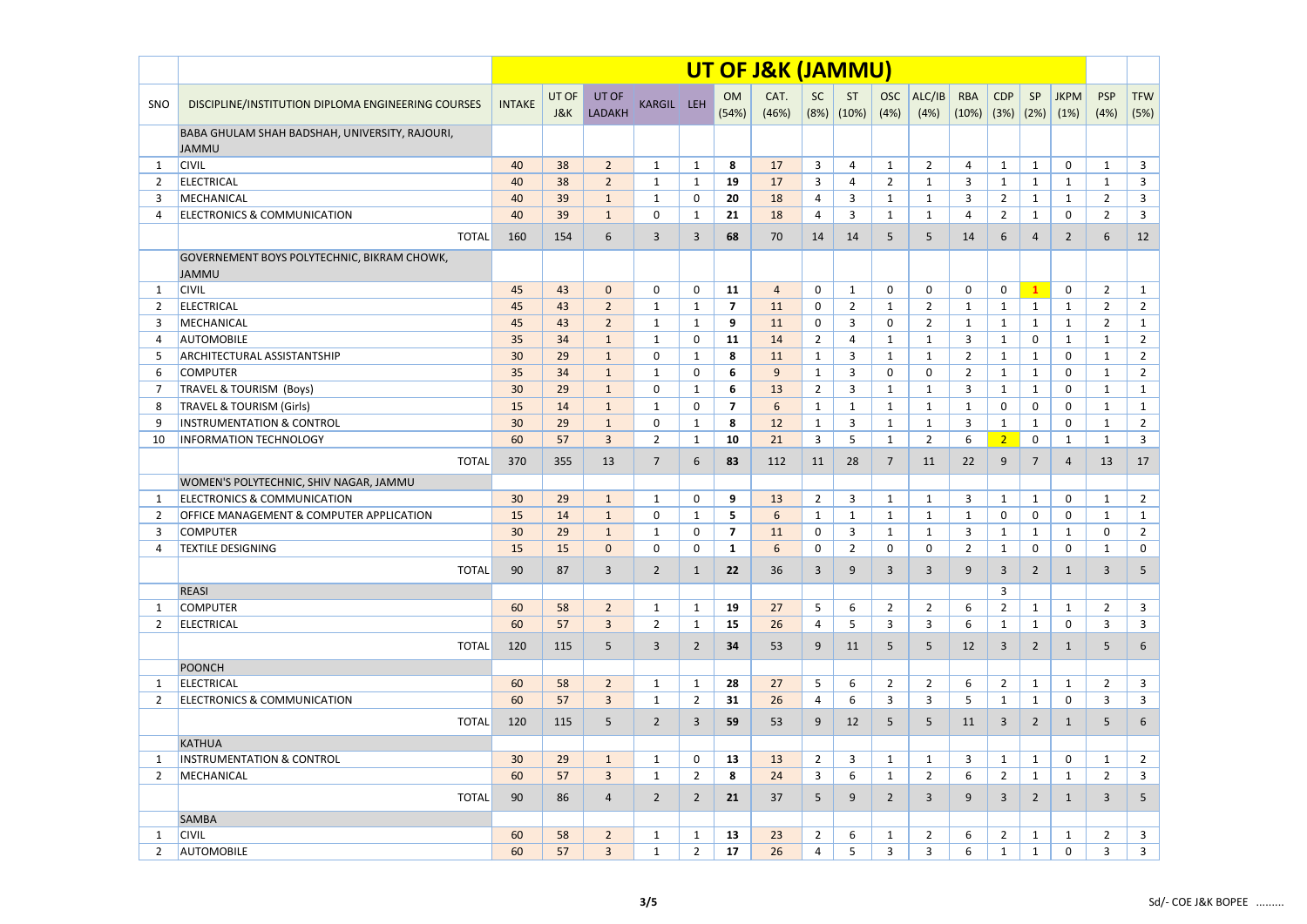|                | <b>TOTAL</b>                              | 120      | 115      | 5 <sup>5</sup> | $\overline{2}$ | $\overline{3}$  | 30       | 49             | 6              | 11             | $\overline{4}$ | 5              | 12          | $\overline{3}$ | $\overline{2}$ | 1              | 5              | $6\overline{6}$                |
|----------------|-------------------------------------------|----------|----------|----------------|----------------|-----------------|----------|----------------|----------------|----------------|----------------|----------------|-------------|----------------|----------------|----------------|----------------|--------------------------------|
|                | <b>UDHAMPUR</b>                           |          |          |                |                |                 |          |                |                |                |                |                |             |                |                |                |                |                                |
| $\mathbf{1}$   | <b>CIVIL</b>                              | 60       | 58       | $2^{\circ}$    | $\mathbf{1}$   | $\mathbf{1}$    | 13       | 23             | $\mathbf{1}$   | 6              | $\overline{2}$ | $\overline{2}$ | 6           | $\overline{2}$ | $\mathbf{1}$   | $\mathbf{1}$   | $\overline{2}$ | $\mathbf{3}$                   |
| $\overline{2}$ | <b>AUTOMOBILE</b>                         | 60       | 57       | $\mathbf{3}$   | $\overline{2}$ | $\mathbf{1}$    | 29       | 26             | 4              | 6              | $\mathbf{3}$   | 3              | 5           | $\mathbf{1}$   | $\mathbf{1}$   | $\mathbf 0$    | 3              | $\mathbf{3}$                   |
|                | <b>TOTAL</b>                              | 120      | 115      | $5\phantom{.}$ | $\mathbf{3}$   | $\overline{2}$  | 42       | 49             | 5              | 12             | 5              | 5              | 11          | $\overline{3}$ | $\overline{2}$ | $\mathbf{1}$   | 5              | 6                              |
|                |                                           |          |          |                |                |                 |          |                |                |                |                |                |             |                |                |                |                |                                |
|                | <b>RAMBAN</b>                             |          |          |                |                |                 |          |                |                |                |                |                |             |                |                |                |                |                                |
| $\mathbf 1$    | ELECTRICAL                                | 60       | 58       | $\overline{2}$ | $\mathbf{1}$   | $\mathbf{1}$    | 30       | 27             | 5              | 6              | $\overline{2}$ | $\overline{2}$ | 6           | $\overline{2}$ | $\mathbf{1}$   | $\mathbf{1}$   | $\overline{2}$ | $\mathbf{3}$                   |
| $\overline{2}$ | <b>ELECTRONICS &amp; COMMUNICATION</b>    | 60       | 57       | $\mathbf{3}$   | $\mathbf{1}$   | $\overline{2}$  | 31       | 26             | 4              | 5              | 3              | 3              | 6           | $\mathbf{1}$   | $\mathbf{1}$   | $\mathbf 0$    | $\overline{3}$ | $\mathbf{3}$                   |
|                | <b>TOTAL</b>                              | 120      | 115      | 5 <sub>5</sub> | $\overline{2}$ | 3               | 61       | 53             | 9              | 11             | 5              | 5              | 12          | $\overline{3}$ | $\overline{2}$ | $\mathbf{1}$   | 5              | 6                              |
|                | <b>DODA</b>                               |          |          |                |                |                 |          |                |                |                |                |                |             |                |                |                |                |                                |
| $\mathbf{1}$   | <b>CIVIL</b>                              | 60       | 58       | $2^{\circ}$    | $\mathbf{1}$   | $\mathbf{1}$    | 24       | 27             | 5              | 6              | $\overline{2}$ | $\overline{2}$ | 6           | $\overline{2}$ | $\mathbf{1}$   | $\mathbf{1}$   | $\overline{2}$ | $\mathbf{3}$                   |
| 2              | <b>MODERN OFFICE PRACTICE</b>             | 30       | 29       | $\mathbf{1}$   | 0              | $\mathbf{1}$    | 16       | 13             | $\overline{2}$ | $\mathbf{3}$   | $\mathbf{1}$   | $\mathbf{1}$   | 3           | $\mathbf{1}$   | $\mathbf{1}$   | $\mathbf 0$    | $\mathbf{1}$   | $\overline{2}$                 |
|                | <b>TOTAL</b>                              | 90       | 87       | $\mathbf{3}$   | $\mathbf{1}$   | $\overline{2}$  | 40       | 40             | 7              | 9              | $\mathbf{3}$   | $\overline{3}$ | 9           | $\overline{3}$ | $\overline{2}$ | $\mathbf{1}$   | $\overline{3}$ | 5 <sub>5</sub>                 |
|                | <b>KISHTWAR</b>                           |          |          |                |                |                 |          |                |                |                |                |                |             |                |                |                |                |                                |
| $\mathbf{1}$   | <b>CIVIL</b>                              | 60       | 58       | $\overline{2}$ | $\mathbf{1}$   | $\mathbf{1}$    | 13       | 27             | 5              | 6              | $\overline{2}$ | $\overline{2}$ | 6           | $\overline{2}$ | $\mathbf{1}$   | $\mathbf{1}$   | $\overline{2}$ | $\mathbf{3}$                   |
| $\overline{2}$ | <b>ELECTRICAL</b>                         | 60       | 57       | $\mathbf{3}$   | $\mathbf{1}$   | $\overline{2}$  | 25       | 26             | 4              | 6              | 3              | 3              | 5           | $\mathbf{1}$   | $\mathbf{1}$   | $\mathbf 0$    | 3              | $\mathbf{3}$                   |
|                |                                           |          |          |                |                |                 |          |                |                |                |                |                |             |                |                |                |                |                                |
|                | <b>TOTAL</b>                              | 120      | 115      | 5 <sub>1</sub> | $\overline{2}$ | 3               | 38       | 53             | 9              | 12             | 5              | 5              | 11          | $\overline{3}$ | $\overline{2}$ | $\mathbf{1}$   | 5              | $6\overline{6}$                |
|                | (JAMMU) TOTAL (GOVT.)                     | 1520     | 1459     | 59             | 29             | 30              | 498      | 605            | 87             | 138            | 49             | 55             | 132         | 42             | 29             | 15             | 58             | 80                             |
|                | <b>NITS</b>                               |          |          |                |                |                 |          |                |                |                |                |                |             |                |                |                |                |                                |
| $\mathbf{1}$   | <b>CIVIL</b>                              | 153      | 153      |                |                |                 | 145      |                |                |                |                |                |             |                |                |                |                | $\boldsymbol{9}$               |
| $\overline{2}$ | <b>ELECTRICAL</b>                         | 51       | 51       |                |                |                 | 45       |                |                |                |                |                |             |                |                |                |                | $\mathbf{3}$                   |
| 3              | MECHANICAL                                | 51       | 51       |                |                |                 | 46       |                |                |                |                |                |             |                |                |                |                | $\mathbf{3}$                   |
| 4              | <b>ELECTRONICS &amp; COMMUNICATION</b>    | 51       | 51       |                |                |                 | 48       |                |                |                |                |                |             |                |                |                |                | $\mathbf{3}$                   |
| 5              | <b>COMPUTER</b>                           | 51       | 51       |                |                |                 | 50       |                |                |                |                |                |             |                |                |                |                | $\mathbf{3}$                   |
|                | <b>TOTAL</b>                              | 357      | 357      | $\mathbf{0}$   | $\mathbf 0$    | $\mathbf{0}$    | 334      | $\mathbf 0$    | $\mathbf 0$    | $\mathbf 0$    | $\mathbf 0$    | $\mathbf 0$    | $\mathbf 0$ | $\mathbf 0$    | 0              | 0              | $\mathbf 0$    | 21                             |
|                |                                           |          |          |                |                |                 |          |                |                |                |                |                |             |                |                |                |                |                                |
|                | <b>IECS</b>                               |          |          |                |                |                 |          |                |                |                |                |                |             |                |                |                |                |                                |
| $\mathbf 1$    | <b>CIVIL</b><br>ELECTRICAL                | 77       | 77       |                |                |                 | 71       |                |                |                |                |                |             |                |                |                |                | 4                              |
| $\overline{2}$ |                                           | 51       | 51<br>51 |                |                |                 | 50<br>49 |                |                |                |                |                |             |                |                |                |                | $\mathbf{3}$                   |
| 3<br>4         | MECHANICAL<br>ELECTRONICS & COMMUNICATION | 51<br>26 | 26       |                |                |                 | 26       |                |                |                |                |                |             |                |                |                |                | $\mathbf{3}$<br>$\overline{2}$ |
| -5             | <b>COMPUTER</b>                           | 51       | 51       |                |                |                 | 50       |                |                |                |                |                |             |                |                |                |                | $\mathbf{3}$                   |
|                |                                           |          |          |                |                |                 |          |                |                |                |                |                |             |                |                |                |                |                                |
|                | <b>TOTAL</b>                              | 256      | 256      | $\overline{0}$ | $\mathbf 0$    | $\mathbf 0$     | 246      | $\mathbf{0}$   | $\mathbf 0$    | $\overline{0}$ | $\mathbf 0$    | $\mathbf 0$    | $\mathbf 0$ | $\overline{0}$ | $\mathbf 0$    | $\overline{0}$ | $\overline{0}$ | 15                             |
|                | (JAMMU) TOTAL (PVT.)                      | 613      | 613      | $\overline{0}$ | $\overline{0}$ | $\mathbf 0$     | 580      | $\overline{0}$ | $\mathbf 0$    | $\overline{0}$ | $\overline{0}$ | $\mathbf 0$    | $\mathbf 0$ | $\mathbf{0}$   | $\mathbf 0$    | $\mathbf{0}$   | $\mathbf 0$    | 36                             |
|                | (JAMMU) TOTAL (GOVT+PVT)                  | 2133     | 2072     | 59             | 29             | 30 <sub>2</sub> | 1078     | 605            | 87             | 138            | 49             | 55             | 132         | 42             | 29             | 15             | 58             | 116                            |
|                |                                           |          |          |                |                |                 |          |                |                |                |                |                |             |                |                |                |                |                                |
|                |                                           |          |          |                |                |                 |          |                |                |                |                |                |             |                |                |                |                |                                |
|                |                                           |          |          |                |                |                 |          |                |                |                |                |                |             |                |                |                |                |                                |
|                |                                           |          |          |                |                |                 |          |                |                |                |                |                |             |                |                |                |                |                                |
|                |                                           |          |          |                |                |                 |          |                |                |                |                |                |             |                |                |                |                |                                |
|                |                                           |          |          |                |                |                 |          |                |                |                |                |                |             |                |                |                |                |                                |
|                |                                           |          |          |                |                |                 |          |                |                |                |                |                |             |                |                |                |                |                                |
|                |                                           |          |          |                |                |                 |          |                |                |                |                |                |             |                |                |                |                |                                |
|                |                                           |          |          |                |                |                 |          |                |                |                |                |                |             |                |                |                |                |                                |